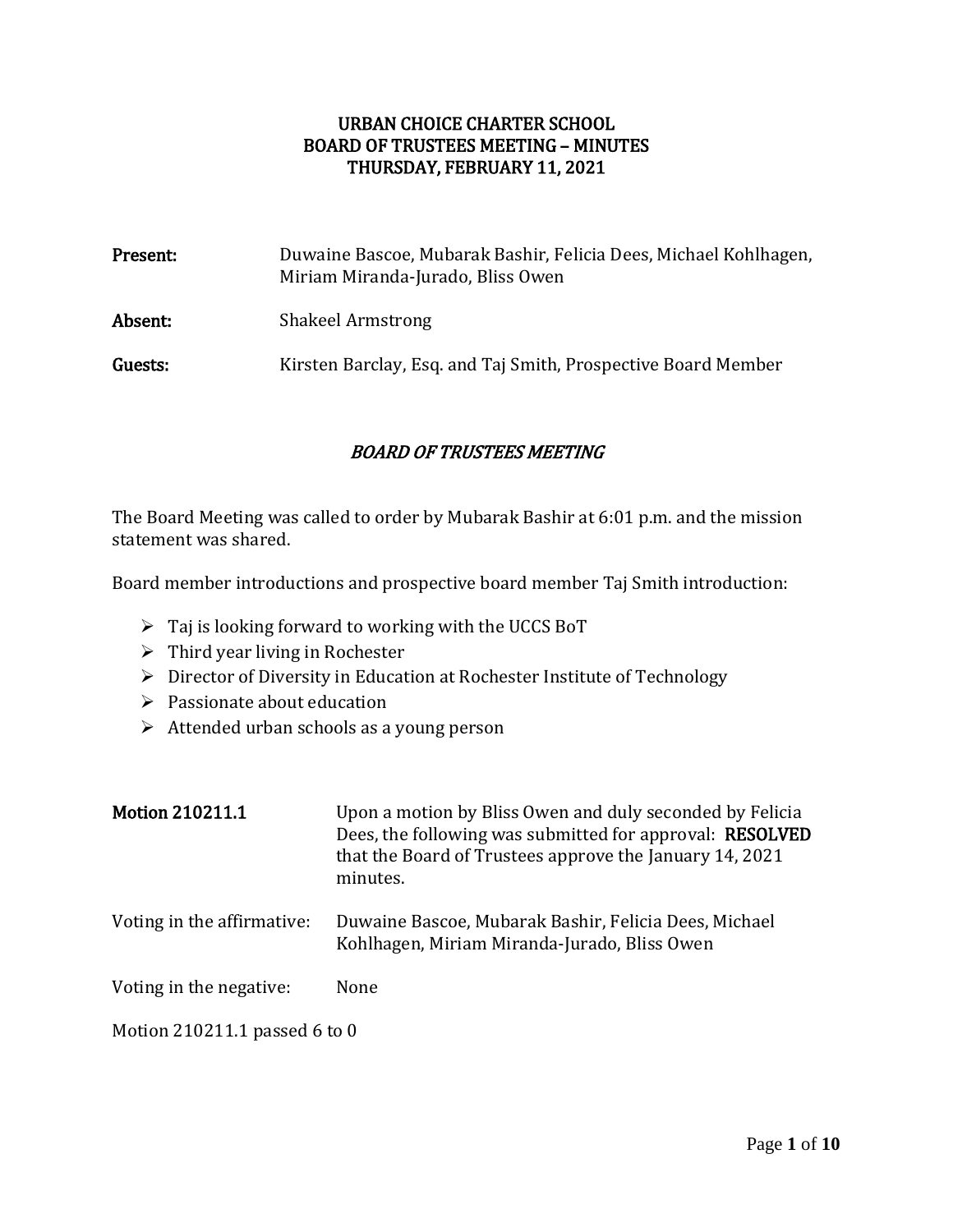### CEO's REPORT – Lynn McCarthy

- $\triangleright$  Dashboard Review January 2021
	- **Enrollment** 
		- $\checkmark$  Steady at 376 with the same distribution
		- $\checkmark$  Wait list as of 1/31: 383 students with the majority 7<sup>th</sup> grade students
		- $\checkmark$  Students with Disability stable gained one and lost one
		- $\checkmark$  Added two ELL students upon review of files found two of our students that were reinstated from past services
		- $\checkmark$  Enrollment over time: 51 students left with 91 new students
		- $\checkmark$  Currently have three offers extended to families
	- Attendance
		- $\checkmark$  Percentage going down and the team is addressing (Dean will report later in the meeting)
		- $\checkmark$  30 home visits in January mainly for attendance follow-up
	- $\blacksquare$  5<sup>th</sup> grade students have the highest number of Help Zone visits
	- Two ATS visits one was a short visit
	- **Staff** 
		- $\checkmark$  Demographics stable
		- $\checkmark$  No staff members left UCCS
		- $\checkmark$  Hired a Social Studies Teacher and replaced the SPED teacher that retired in K-2
		- $\checkmark$  No open positions, but we are seeking an RtI Teacher (addition)
		- $\checkmark$  Teach Staff: 30 with 26 Certified
	- **Academics** 
		- $\checkmark$  Set of interim assessments completed

### Benchmark 1

### Michael Samuel:

- $\triangleright$  Overall math did not drop and showed slight growth
- $\triangleright$  Shared the Midyear Diagnostic
	- Decreased to 76 students at three grades below
	- **Decreased to 69 students at two grades below**
	- One grade below at 154
	- Increased to 24 students mid or above

### Chris Vernon:

 $\triangleright$  Similar picture with reading assessments – showed slight growth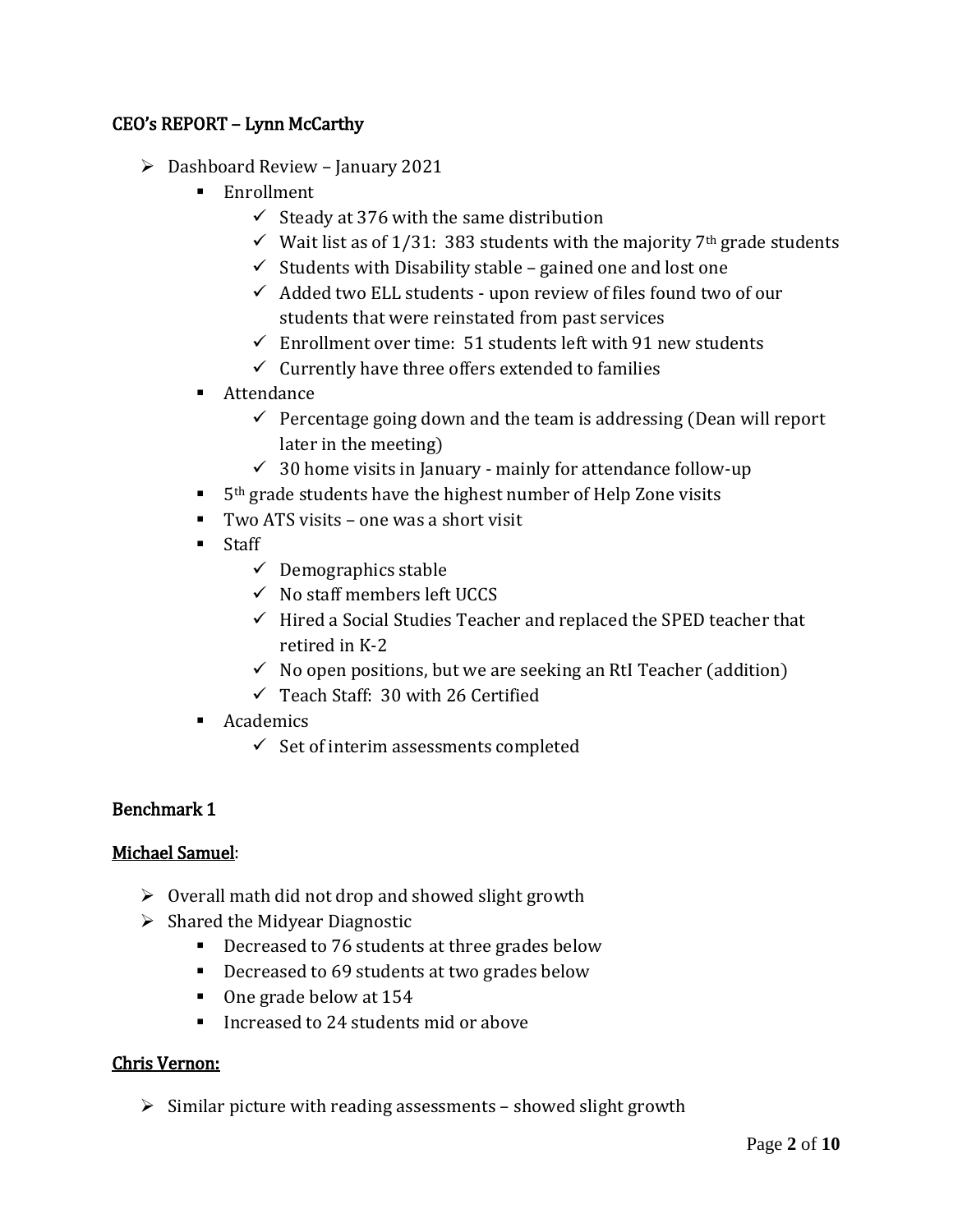- Tiers: slightly higher percentage of students tier one, tier two and three decreasing slightly – trending in the right direction
- Diagnostic completed for most of our students: 94% for math and 91% reading with a shorter testing window
- Engaging families and students is much better than the autumn experience and after a year of remote learning, engagement is positive
- Continuing to work on the validity of the data testing done at home and individual cases where tests are re-set
- Growth in  $8<sup>th</sup>$  grade
- $\triangleright$  A full day of Professional Development was held with iReady yesterday

# Michael Kohlhagen:

- $\triangleright$  Comprehensive assessment calendar, mock assessments along with iReady, unit tests from the core curriculum all together will provide a profile of the student in place of the NYS Assessment
- $\triangleright$  Discussed the expectation of CEI staff members onsite for three or four days per month
	- Surprised to learn that one CEI staff member has not been on site since November
- $\triangleright$  ELA coach search in progress, but is delayed and needs to be a higher priority
	- CEI is committing to identifying some lead teachers to take on some leadership roles and to secure a local ELL Coach

# Benchmark 2 Teaching and Learning

- $\triangleright$  As part of the reopening plan, Kirsten Barkley recommended that clarification be sought from the CSO for clear understanding of expectations for assessment data in addition to iReady – data like what the State Test would highlight: iReady, curriculum-based assessments, Eureka, and Wit and Wisdom
- $\triangleright$  Mock state assessments
	- **Planning for help from CEI to administer assessments**
	- **Shapshot in time through iReady and other assessments**

# Lynn McCarthy:

- $\triangleright$  Revisiting reopening plan
	- Hybrid learning model alongside a remote learning option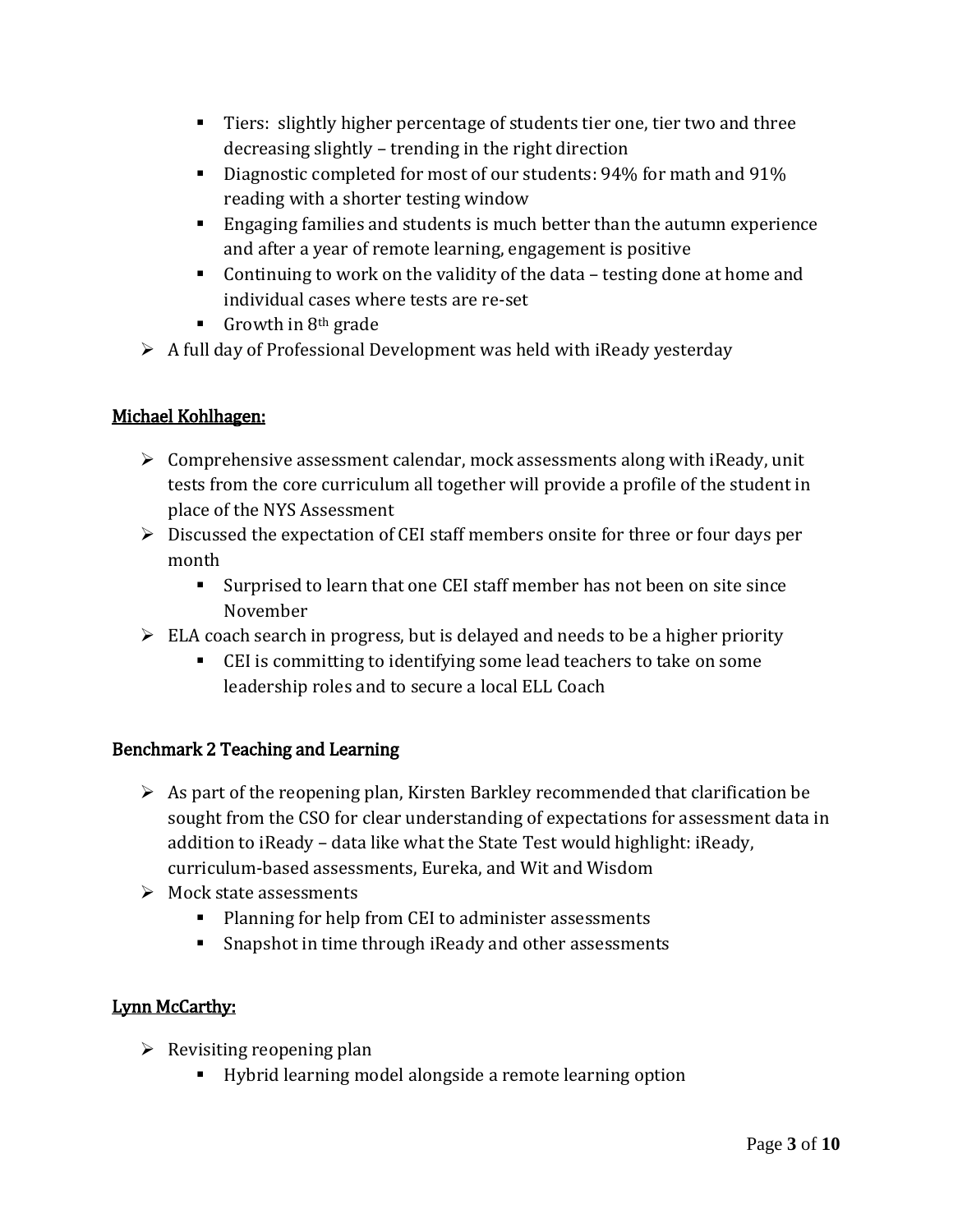- Half of the hybrid learners attend on Mondays and Tuesdays, half attend on Thursdays and Fridays, and some students attend all four days
- Majority of parents declined the hybrid option so we opened only one classroom per grade level with 13-14 students per room and some classes with fewer students
- One teacher for in-person learning and one teacher for remote learning
- $\triangleright$  Since winter break, number of students attending in-person with requests from families to switch has increased and we are reaching our capacity
	- No positive cases of Covid-19 since reopening after winter break
	- **Plan to open two classes per grade level where needed**
	- The lead teacher will provide instruction for in-person students and TA will support remote students
	- Offering opportunity for all students to attend school two days per week, expanding students educated in person at school
	- Hybrid will be the main model with the remote model changing slightly
	- Should not see an increase in Covid-19 with maintained social distancing and masks
	- Students attending in-person instruction are showing better academic growth than students attending remotely
	- Will require change in the schedule and teacher for students
- $\triangleright$  Grade 8 has had low attendance in-person and likely will retain one classroom

# Other Accomplishments

- $\triangleright$  Virtual Talent Show set for February 26
	- **Music and Theater Arts Department**
	- **Participation by students, parents, families, staff**
	- $\blacksquare$  Prizes

# Kirsten Barclay, Esq. - Enrollment and Admission Policy

- $\triangleright$  A condition of the charter renewal included a need to adopt weights for enrolling students with disabilities as well as ELL students
	- If percentage of students is lower than the Rochester City School District, students with disabilities and ELL students will be given more weight in the enrollment lottery
		- $\checkmark$  Ability to increase those numbers slowly and steadily
		- $\checkmark$  Recruitment efforts continue to be reviewed seeking more applicants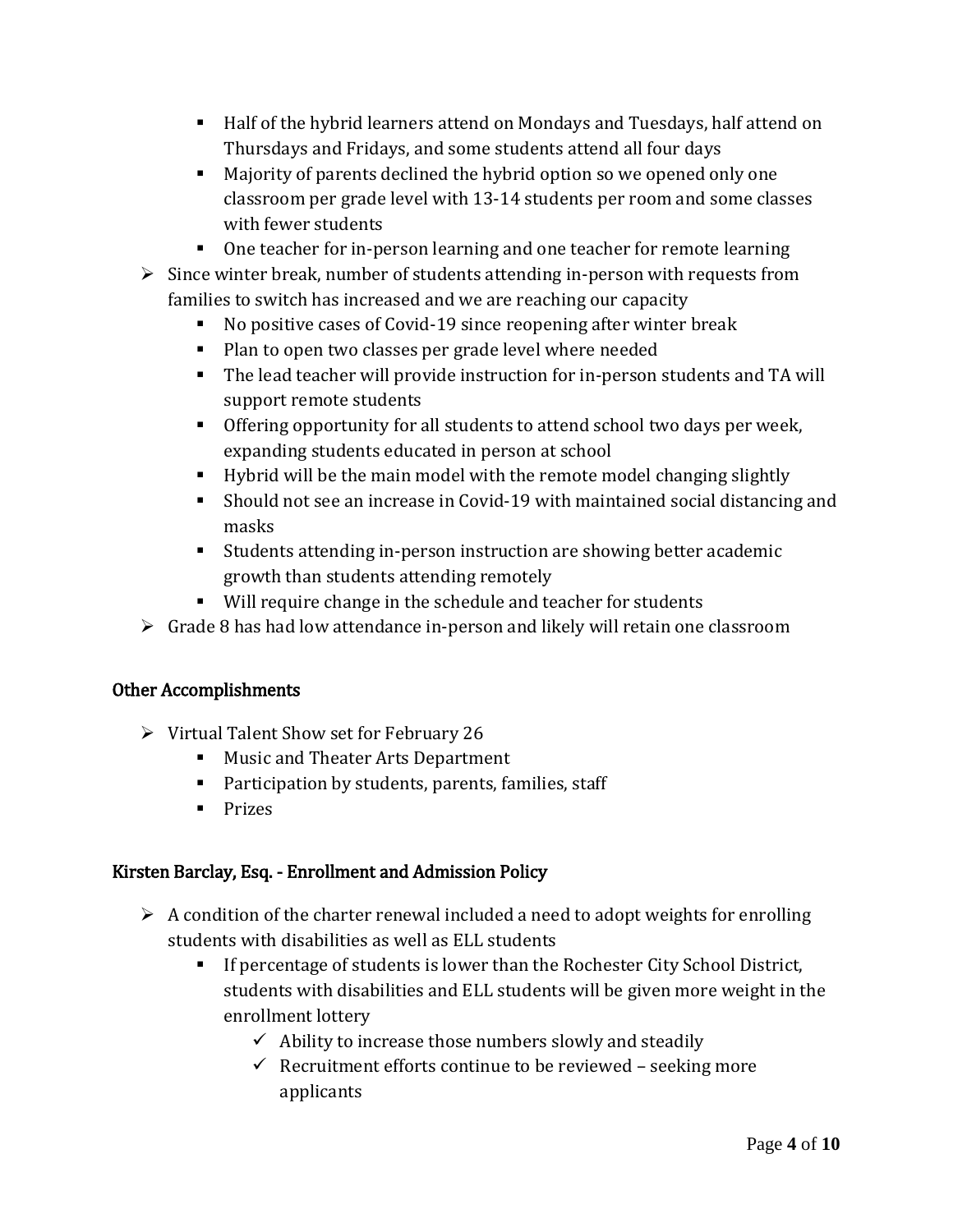| $\checkmark$ Screening<br>п   | $\checkmark$ Expanded questions will be included on the application – helpful for<br>selection of students not previously identified<br>$\checkmark$ Good faith attempt to capture more students in those sub groups<br>$\checkmark$ Give those students additional tickets for the lottery<br>$\checkmark$ Create balance<br>Amendment might be needed in the future |
|-------------------------------|-----------------------------------------------------------------------------------------------------------------------------------------------------------------------------------------------------------------------------------------------------------------------------------------------------------------------------------------------------------------------|
| <b>Motion 210211.2</b>        | Upon a motion by Miriam Miranda-Jurado and duly seconded<br>by Bliss Owen, the following was submitted for approval:<br><b>RESOLVED</b> that the Board of Trustees approve the Amended<br><b>Enrollment and Admissions Policy.</b>                                                                                                                                    |
| Voting in the affirmative:    | Duwaine Bascoe, Mubarak Bashir, Felicia Dees, Michael<br>Kohlhagen, Miriam Miranda-Jurado, Bliss Owen                                                                                                                                                                                                                                                                 |
| Voting in the negative:       | None                                                                                                                                                                                                                                                                                                                                                                  |
| Motion 210211.2 passed 6 to 0 |                                                                                                                                                                                                                                                                                                                                                                       |

### CEI's REPORT – Michael Kohlhagen

- $\triangleright$  Learning Ally a reading resource for students with reading difficulties
	- Recommending the entire school have access
	- Thousands of books available/recorded for students
- $\triangleright$  NoRedInk comprehensive writing program for students
- Eeadership team participated to adjust instructional motivation  $7<sup>th</sup>$  and  $8<sup>th</sup>$  grade
- $\triangleright$  Enrichment programs can be part of the strategy to re-engage students and get them involved in projects this spring in the school building or online
	- **Working on plans to implement**
	- Planning a Coding Class for students in the Middle School
	- Artists in Residence
	- **•** Delivered some gaming stations
		- $\checkmark$  E-Sports
		- $\checkmark$  Aligning it with some live basketball tournaments
		- $\checkmark$  For every hour of gaming, lessons in leadership development and college to career mini lessons
		- $\checkmark$  Align to new industry of E-Sports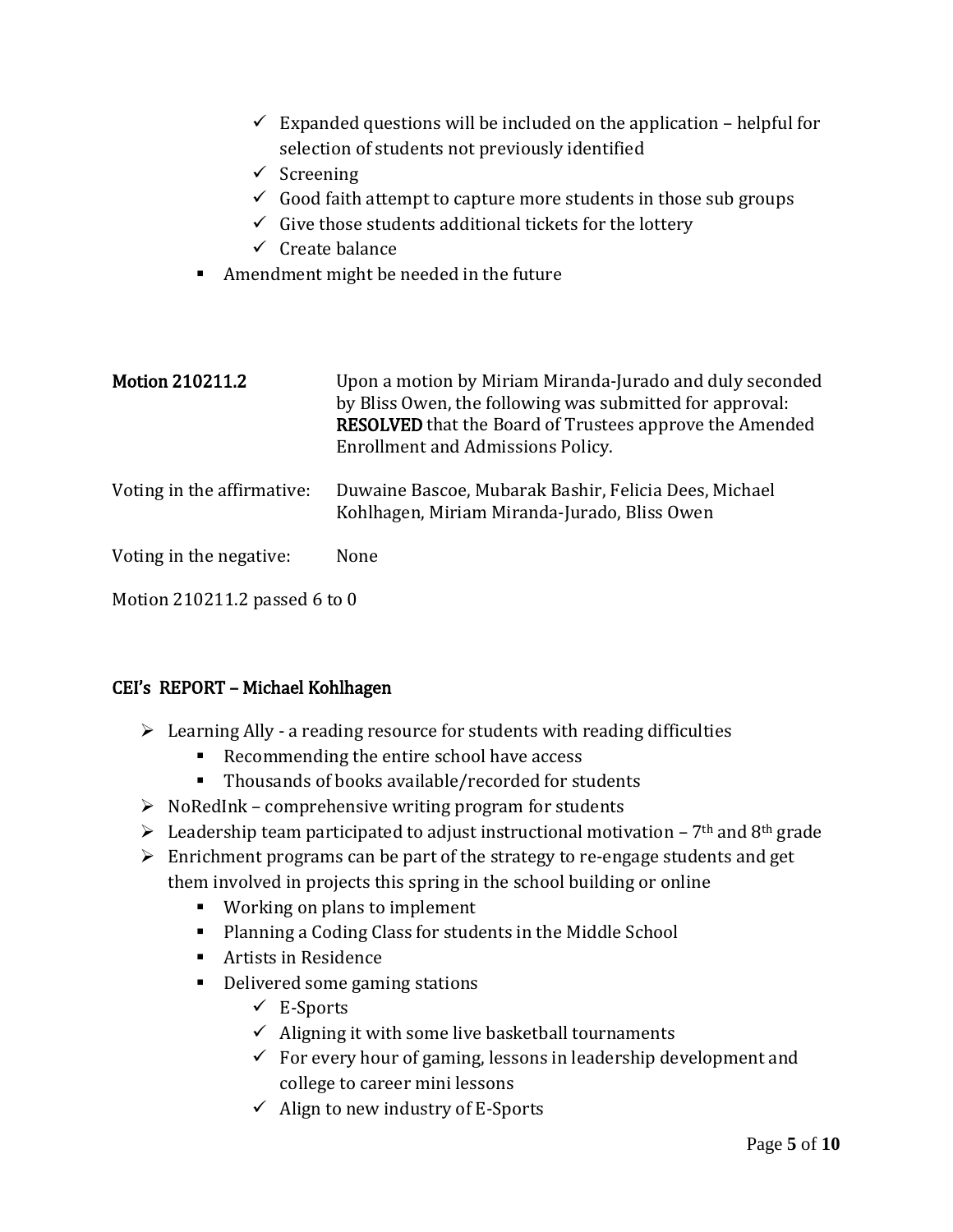- $\checkmark$  Helping with attendance
- Data connectivity
- Coaching/Professional Development
	- $\checkmark$  Professional Development survey went out to teachers today
- Science piece important to highlight
- Curriculum audit
- Starts to address working with those teachers on those content areas
- STEM
- Putting together a brand new brochure
	- $\checkmark$  Student activities and enrichment
	- $\checkmark$  Brochures will go out on all the social media platforms
- **Increase awareness about UCCS for Hispanic students** 
	- $\checkmark$  Identifying non-profits that will help
- Virtual Fair through Good Schools ROC
	- $\checkmark$  Will seek families so we can reach out via regular mail
	- $\checkmark$  Booklet from Good Schools ROC and a UCCS booklet to send as well

# Marquez Elem:

- Good Schools ROC
	- Applications from families utilizing three choices
	- Enrollment is strong in addition to waiting lists for K-8
- $\triangleright$  Working with Google to establish an account and change the school location and inaccurate information related to our school permanently closed
- $\triangleright$  Amy Shore shared that the new website will go live after approval
	- Google translate not public private URL old website points to the new direction
	- Using templates from other charter schools –
	- Website to be reviewed by the leadership team

### Status Review – Work with the CSO

- $\triangleright$  Board Chair and the full BoT compiled a letter with an update and information
	- CEO, Leadership Team and CEI contributed
	- Letter addresses pending/ongoing needs
- $\triangleright$  Appointment of Vice Chair
- $\triangleright$  Relationship with CEI
- $\triangleright$  Provide reports to David Frank and CSO
- $\triangleright$  COVID funding in progress and extended to March 1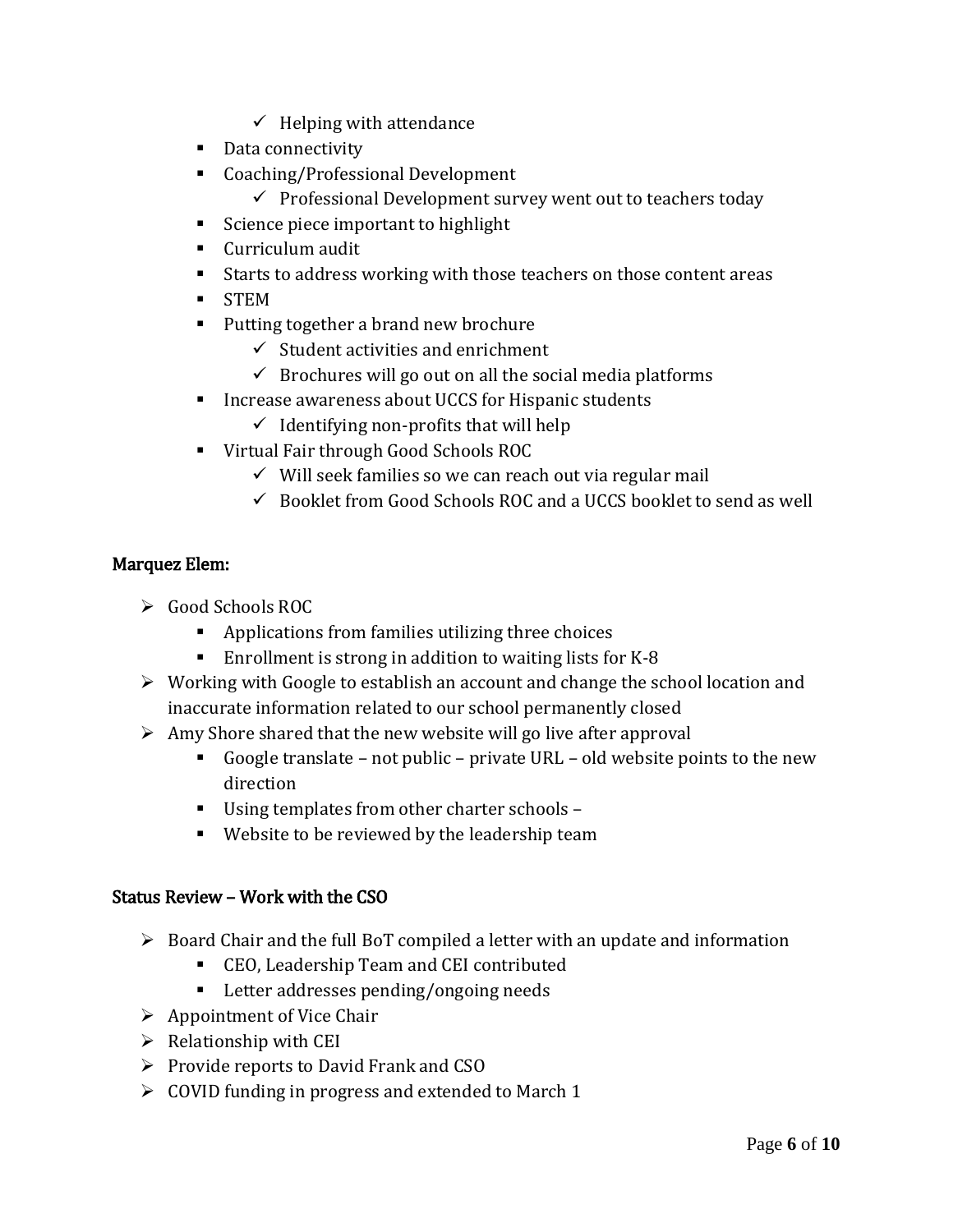- $\triangleright$  Record date when the CEI evaluation will be provided
	- Evaluation needs to be completed by May 31
	- Report completed prior to June so adjustments can be made

#### TREASURER'S REPORT

 $\triangleright$  Adjustments to the Budget were reviewed

| <b>Motion 210211.3</b>        | Upon a motion by Bliss Owen and duly seconded by Michael<br>Kohlhagen, the following was submitted for approval:<br><b>RESOLVED</b> that the Board of Trustees approve the Amended<br>Budget. |
|-------------------------------|-----------------------------------------------------------------------------------------------------------------------------------------------------------------------------------------------|
| Voting in the affirmative:    | Duwaine Bascoe, Mubarak Bashir, Felicia Dees, Michael<br>Kohlhagen, Bliss Owen                                                                                                                |
| Voting in the negative:       | None                                                                                                                                                                                          |
| Motion 210211.3 passed 5 to 0 |                                                                                                                                                                                               |

- $\triangleright$  Review of December financials
	- Investment fund increased \$87,000
	- Reports for January will have the current compared to the budget that was just approved
	- Amended budget will be added and we will make comparisons

### GOVERNANCE COMMITTEE

- $\triangleright$  Evaluation Tool for CEI
	- Required to evaluate CEI's performance
	- Ventured into contract with CEI
	- **Terms and conditions with the contract**
	- Robust evaluation
	- **Developed timeline**
	- **IDENTIFY ONEX** I dentify one or two board members to lead the evaluation
	- Meet with CEI and CEO
	- **Complete the assessment in Executive Session**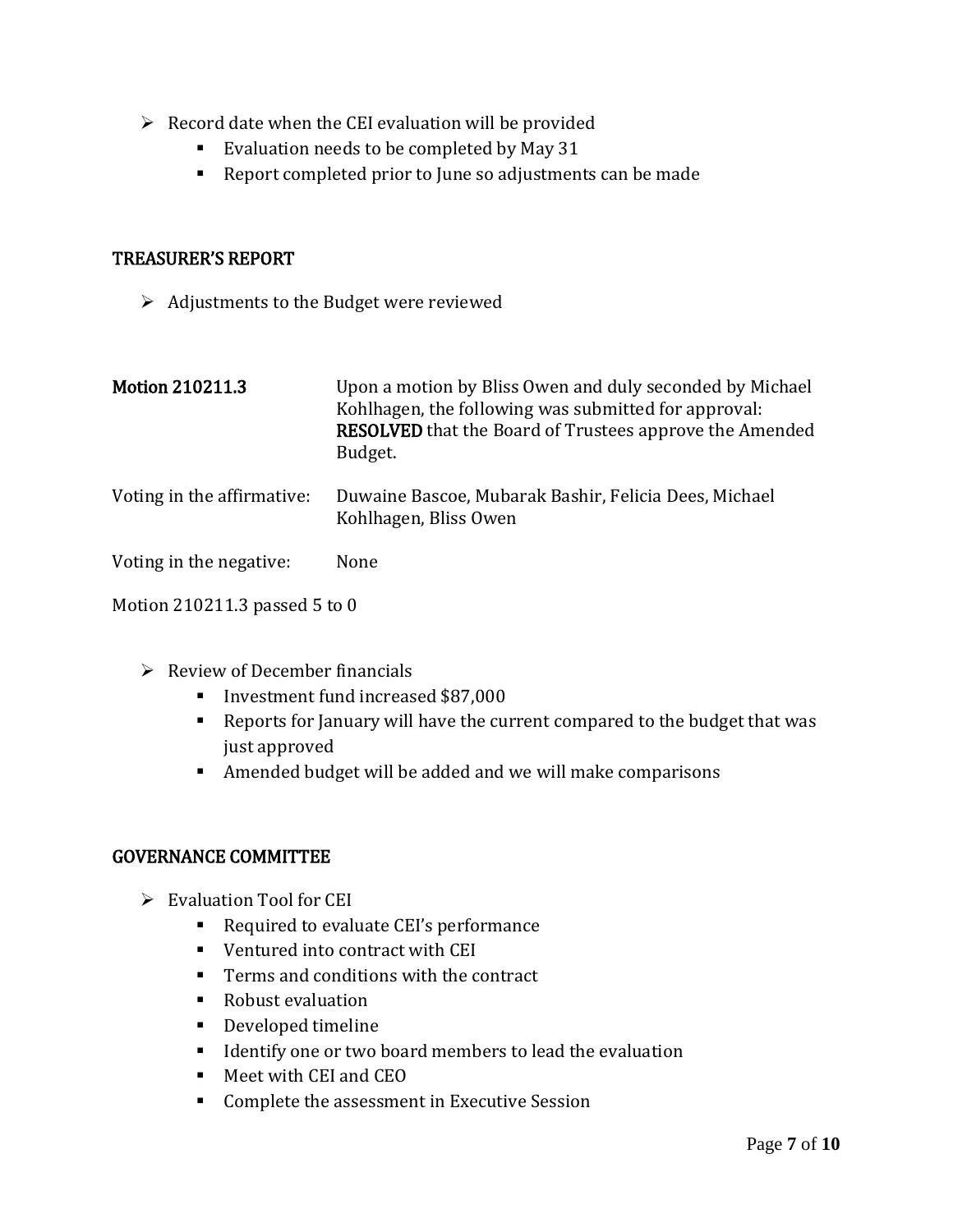- Finalize the evaluation at the end of May
- If  $\blacksquare$  June meeting will allow for changes to the terms and conditions for the next services agreement
- Vote on the new agreement for July 1
- Dissection of contract
- **Proposed rating scale**
- Tool is broken into the buckets of work for CEI's responsibility
- Board overseeing the reconstitution
- Training and development of the board
- In compliance with all policy requirements
- **Teaching and learning**
- Fine detail of components of the contract
- **Instructional audit piece**
- Extended learning time
- Project Boost
- Data and technology integration
- Developing a data culture in the school
- Coaching and professional development
- Some business operations
- Charter renewal
- **Marketing and grants and fundraising**
- **Student recruitment**
- Assist and support requirements vs. lead responsibilities
- HR CEI responsible for leading recruitment and developing a pool of teachers
- $\triangleright$  Suggestion that in addition to the board working with the CEO to understand CEI's work, a larger conversation to include the entire leadership team added
	- A survey could be implemented
	- Build in broader input
	- Survey that goes out to the teachers
	- Review/approval at March meeting after input from Leadership and CEI
	- Tool to be shared with the CSO

| <b>Motion 210211.4</b>     | Upon a motion by Bliss Owen and duly seconded by Felicia<br>Dees, the following was submitted for approval: RESOLVED<br>that the Board of Trustees approve the Evaluation Tool. |
|----------------------------|---------------------------------------------------------------------------------------------------------------------------------------------------------------------------------|
| Voting in the affirmative: | Duwaine Bascoe, Mubarak Bashir, Felicia Dees, Michael<br>Kohlhagen, Bliss Owen                                                                                                  |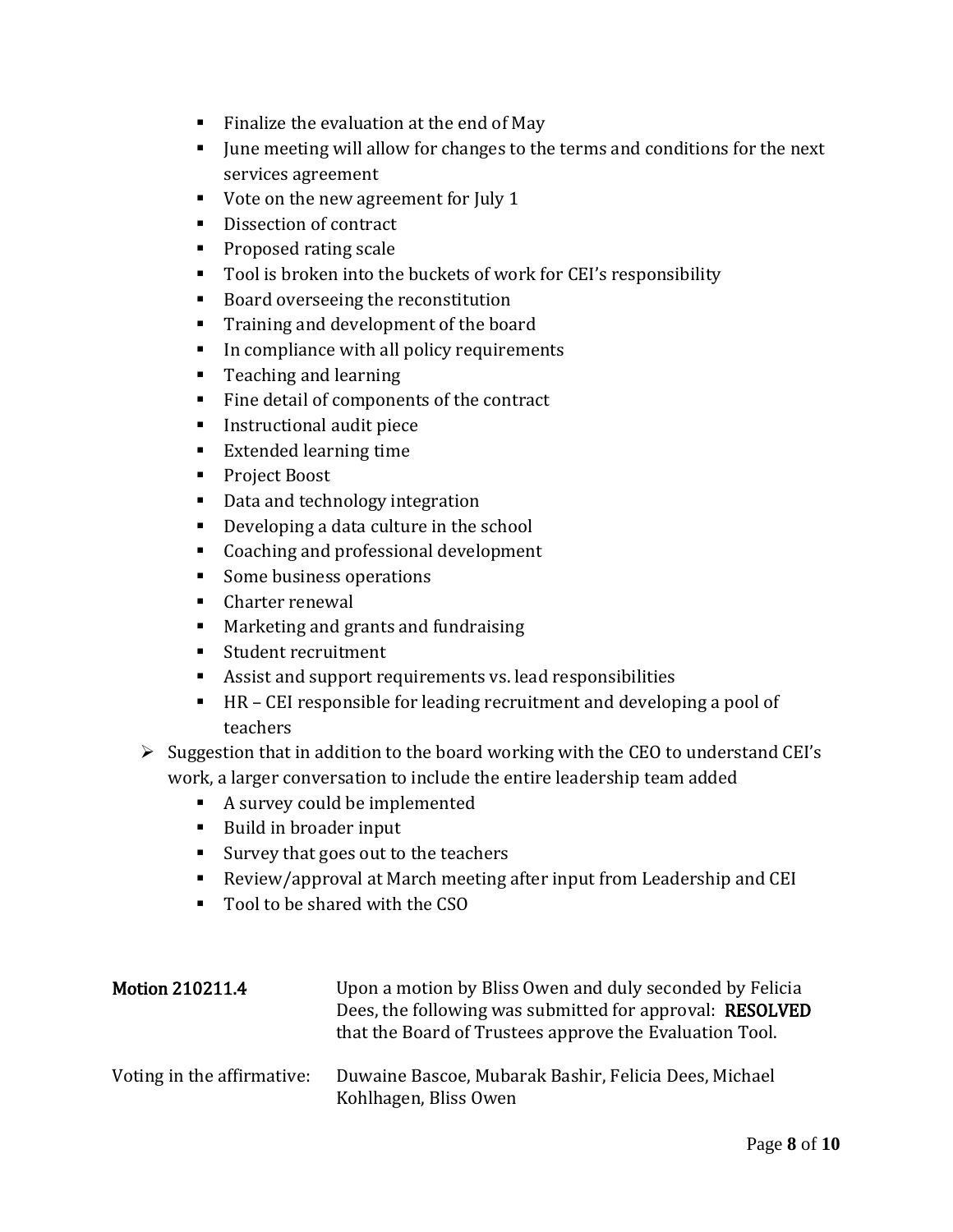Voting in the negative: None

Motion 210211.4 passed 5 to 0

- $\triangleright$  Factual corrections to be added to the draft report
- $\triangleright$  Seeking input as soon as possible
- $\triangleright$  Discussed implications involved with securing a mortgage for the school building
- Miriam Miranda-Jurado resigned as Vice Chair and a new candidate identified: Duwaine Bascoe, formerly Secretary

| <b>Motion 210211.5</b>        | Upon a motion by Michael Kohlhagen and duly seconded by<br>Bliss Owen, the following was submitted for approval:<br><b>RESOLVED</b> that the Board of Trustees formally accept the<br>appointment of Duwaine Bascoe as Vice Chair of the BoT<br>identified by the Governance Committee for a term to expire on<br>June 30, 2021.   |
|-------------------------------|------------------------------------------------------------------------------------------------------------------------------------------------------------------------------------------------------------------------------------------------------------------------------------------------------------------------------------|
| Voting in the affirmative:    | Duwaine Bascoe, Mubarak Bashir, Felicia Dees, Michael<br>Kohlhagen, Bliss Owen                                                                                                                                                                                                                                                     |
| Voting in the negative:       | None                                                                                                                                                                                                                                                                                                                               |
| Motion 210211.5 passed 5 to 0 |                                                                                                                                                                                                                                                                                                                                    |
|                               |                                                                                                                                                                                                                                                                                                                                    |
| <b>Motion 210211.6</b>        | Upon a motion by Michael Kohlhagen and duly seconded by<br>Bliss Owen, the following was submitted for approval:<br><b>RESOLVED</b> that the Board of Trustees formally accept the<br>appointment of Shakeel Armstrong as Secretary of the BoT<br>identified by the Governance Committee for a term to expire on<br>June 30, 2021. |
| Voting in the affirmative:    | Duwaine Bascoe, Mubarak Bashir, Felicia Dees, Michael<br>Kohlhagen, Bliss Owen                                                                                                                                                                                                                                                     |
| Voting in the negative:       | None                                                                                                                                                                                                                                                                                                                               |
| Motion 210211.6 passed 5 to 0 |                                                                                                                                                                                                                                                                                                                                    |